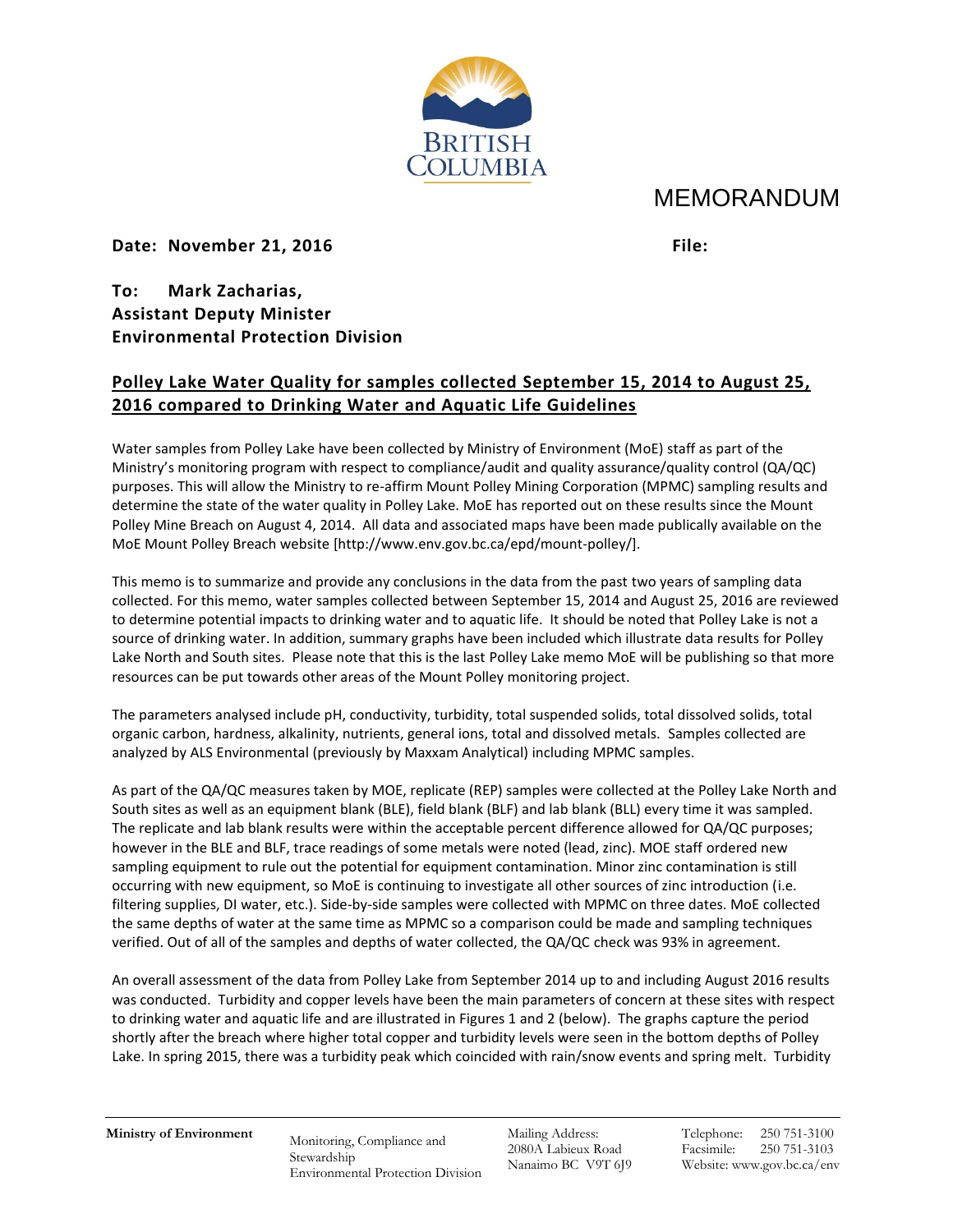

and copper levels have decreased throughout the summer and fall of 2015 and are below drinking water guidelines, however copper is still slightly above the chronic aquatic life guideline.

Figure 1. Polley Lake North – turbidity (NTU) and copper (µg/L) (total and dissolved) results from September 15, 2014 to August 25, 2016.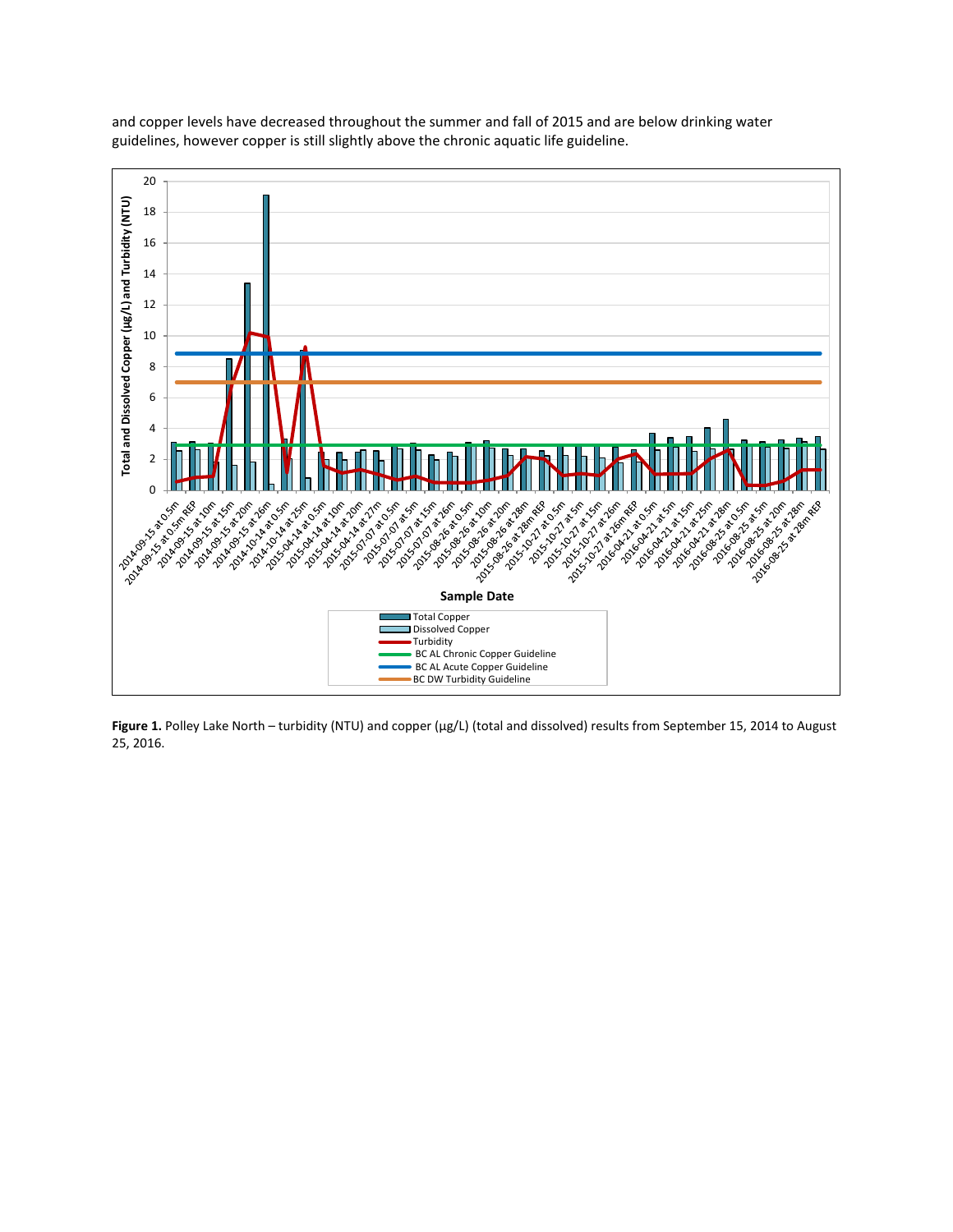

**Figure 2.** Polley Lake South – turbidity (NTU) and copper (µg/L)(total and dissolved) results from September 15, 2014 to August 25, 2016.

A summary of all drinking water and aquatic life exceedances from after the Breach to April 2016 can be seen in Table 1 and 2 (below), respectively. The following parameters have exceeded drinking water guidelines in Polley Lake: pH, turbidity, total phosphorus, total aluminum, total iron and total manganese. However since October 2014, total phosphorus and manganese have been the only parameters that exceed the drinking water guidelines (except pH in July 2015 which was slightly above guidelines at the surface). The exceedances in total metals are typically found at lower depths, where they bind to particles. The manganese drinking water guideline is based on aesthetic effects relating to staining and taste, not direct health effects. Elevated nutrients can affect the drinking water treatment process or lead to algal blooms, which also can affect water quality. Therefore while chemical parameters may not be of concern directly to human health, residents should still follow Health Canada protocols for treating raw drinking water. Note that Polley Lake is not a drinking water source.

There have been several aquatic life guideline exceedances in Polley Lake including turbidity, total suspended solids, nitrite, total phosphorus, total copper and total selenium. While total metals concentrations may exceed aquatic life guidelines, the much lower concentrations of the dissolved form of these metals indicates that the high levels are associated with particulates and may not be as bioavailable as dissolved metals, thus decreasing the risk to aquatic life in Polley Lake. This may not be the case for dissolved copper. While both total and dissolved copper levels have declined since the fall of 2014, total copper has fluctuated above and below the chronic life guideline whereas dissolved copper only slightly exceeded the chronic guideline in August 2016. Background levels of total copper in Polley Lake typically ranged from 1-2 ug/L pre breach, mostly below 2 ug/L, while dissolved concentrations were typically below 1ug/L. Current total copper levels fluctuate between 2-4 ug/L. Similarly the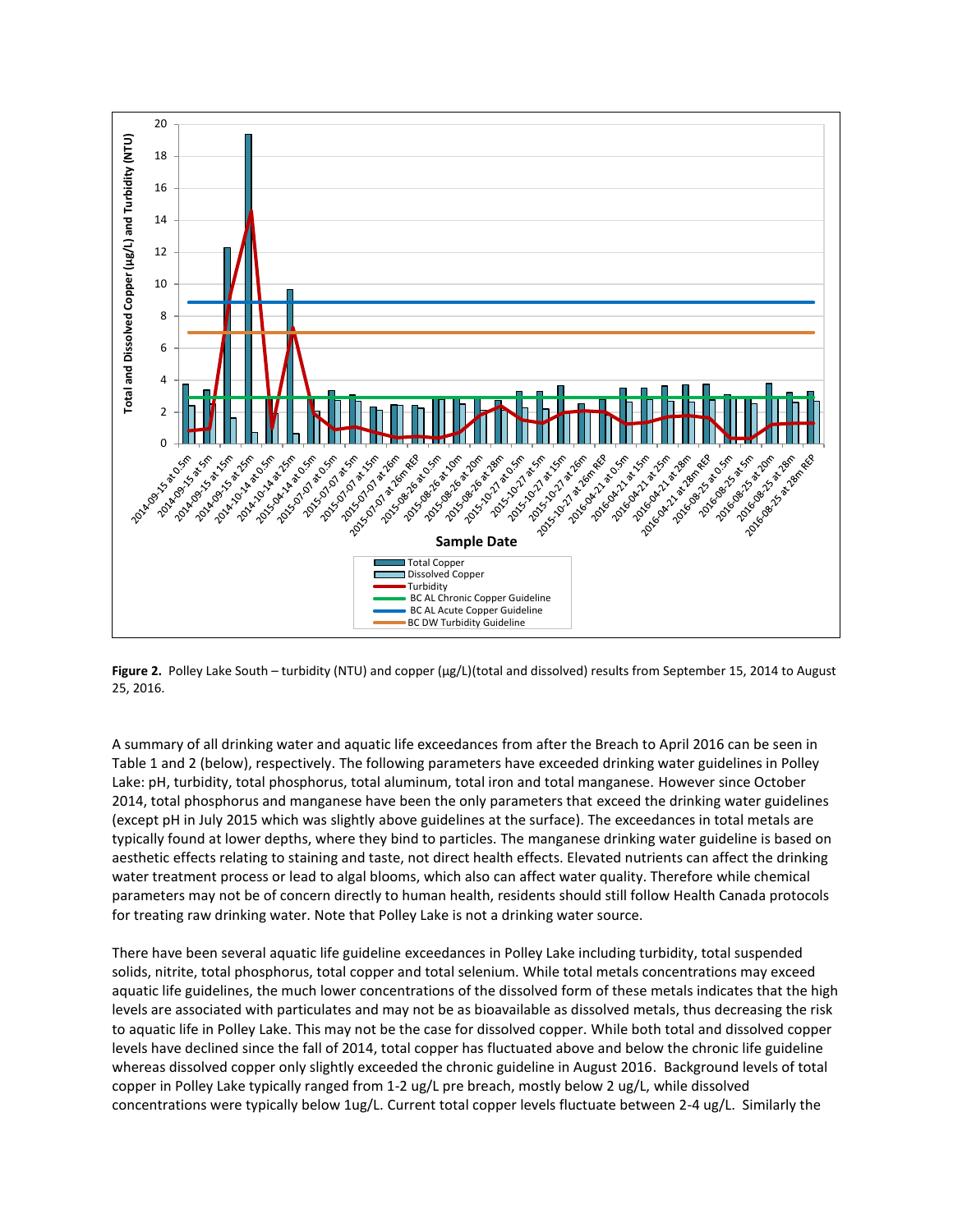dissolved copper levels are staying constant at or just above the 2.92 ug/L level, which is the chronic aquatic life guideline. Turbidity exceeded aquatic life guidelines in Polley Lake after the breach and into fall 2014. Turbidity increased from a background level of 1.0 NTU to 9-14 NTU in the lower depths of the lake; surface values remained from 0.3-1 NTU. During 2015 and 2016, turbidity stayed under 1.0 NTU throughout the water column but would increase slightly (1-2 NTU) at the bottom depth in August, October and May. Assessments are still underway by MPMC and MoE to determine if this could cause an impact to the aquatic life in Polley Lake.

Depth profiles were also conducted during the sampling events and data was collected for dissolved oxygen, temperature, pH and conductivity at every meter from surface to bottom for all sample dates. Dissolved oxygen levels at depth in the summer months had dropped below 1 mg/L creating anoxic conditions at the bottom depths. Low oxygen can result in internal loading, whereby some parameters that are bound to sediment particles can be released back into the water column. In addition, nutrients were also elevated, which can increase lake productivity. This internal loading process explains why the metals results can be higher at depth in the lake during the summer. During fall overturn, the lake mixes and metals values can be slightly higher at the surface and then become more uniform throughout the water column.

As there are still some exceedances in Polley Lake, MoE will continue to investigate and monitor the water quality of Polley Lake; it will be sampled bi-annually going forward. MoE will continue to determine and address any potential impacts to drinking water and aquatic life. As noted above, MPMC will also be monitoring Polley Lake and their data can be found at this website: https://www.imperialmetals.com/our-operations-andprojects/operations/mount-polley-mine/overview.

Sincerely,

Deborah Epps, MSc., R.P.Bio. Section Head, Provincial Water Quality Ministry of Environment